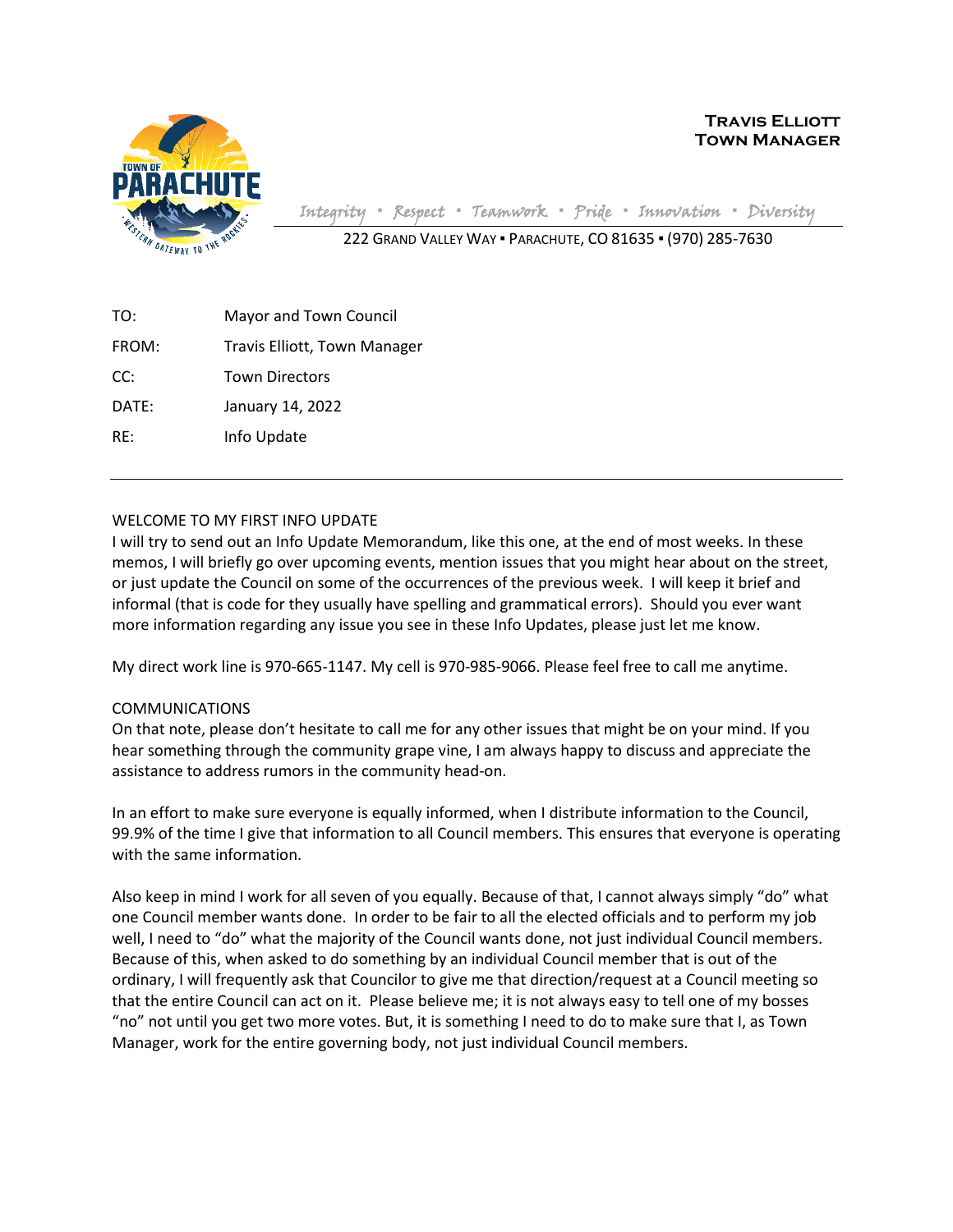To be clear, this is not to say you can't ask specific questions to me, get clarification, or ask for assistance. That is my job, please let me know how I can assist you. However, for big issues, I will require direction from the majority of the Council.

## FIRST WEEK IS IN THE BOOKS

What a great first week. I have felt extremely welcomed in the organization and community, and everyone has been extremely helpful. In addition to meeting with (almost) all of the staff, I have been able to get out and about in the community a lot over the past week. I was given three separate, and equally interesting tours, and I have been able to visit a lot of local businesses. I joined the Grand Valley Rec Center today, and I hope to participate a few classes. If there is someone in particular you think I should meet, or that you would like to introduce me to, please let me know. I would be delighted to do so. I am going to aim to visit all of the businesses in Parachute and continue to meet with community stakeholders in the coming weeks.

## SALES TAX AND 2021 FINANCIAL REPORTS

Finance Director, Teresa Beecraft, has prepared two financial documents for your review at the Town Council meeting on Thursday: A monthly sales tax report and the end of year / Q4 2021 Financial Report. As you will see, the Town is exceeding its projections in revenues and coming under budget for expenditures for 2021. Sales tax for the month of November, 2021, exceeded the previous year by 6.74%. YTD, through November, this exceeds 2020 sales tax collections by 9.12%. For expenditures, the Town is approximately 10-15% under budget. The end of year financial report is not final yet, but this is a significant accomplishment. Of course, I do not get any of the credit, but Town staff should be commended for their sound fiscal practices throughout all of 2021 to stay under budget – especially in these times of rising costs.

## PARKLET PLANNING

Staff met with our consultant this week to discuss possible designs and layouts for the parklet at Wasson Mckay. We are hoping to incorporate several features, including a restroom, that will accentuate the park, creek, and grounds around the historic building. We hope to order the restroom soon, and we will be racing a grant deadline to have it all installed by this summer. Stay tuned and buckle up.

## TOP ADVENTURES

It may be January and cold, but we are already beginning plans for the summer operations of TOP Adventures. Staff are currently exploring options for a private operator to lease the facility and equipment and run the center this summer. Plan B is for the Town to continue the operation and the status quo, much like previous summers.

### PARACHUTE INN

Due to many code violations and safety issues, the owners and manager of the Parachute Inn has agreed to a plea agreement with the Town to close the facility and vacate the premises within 60 days. The Town has been contacted by a party that is interested in purchasing the property. We are working with them to guide them through the redevelopment process and to give them insight into the best plan for the property.

## TID BITS:

• Crews were called to a water line break just off of CR 300 today. It wasn't big, but it could have caused a lot of damage to the nearby house if left alone. Luckily, Mark, Bud, Jim, and Jason were on the scene in no time and were able to make the repair before I finished this memo.